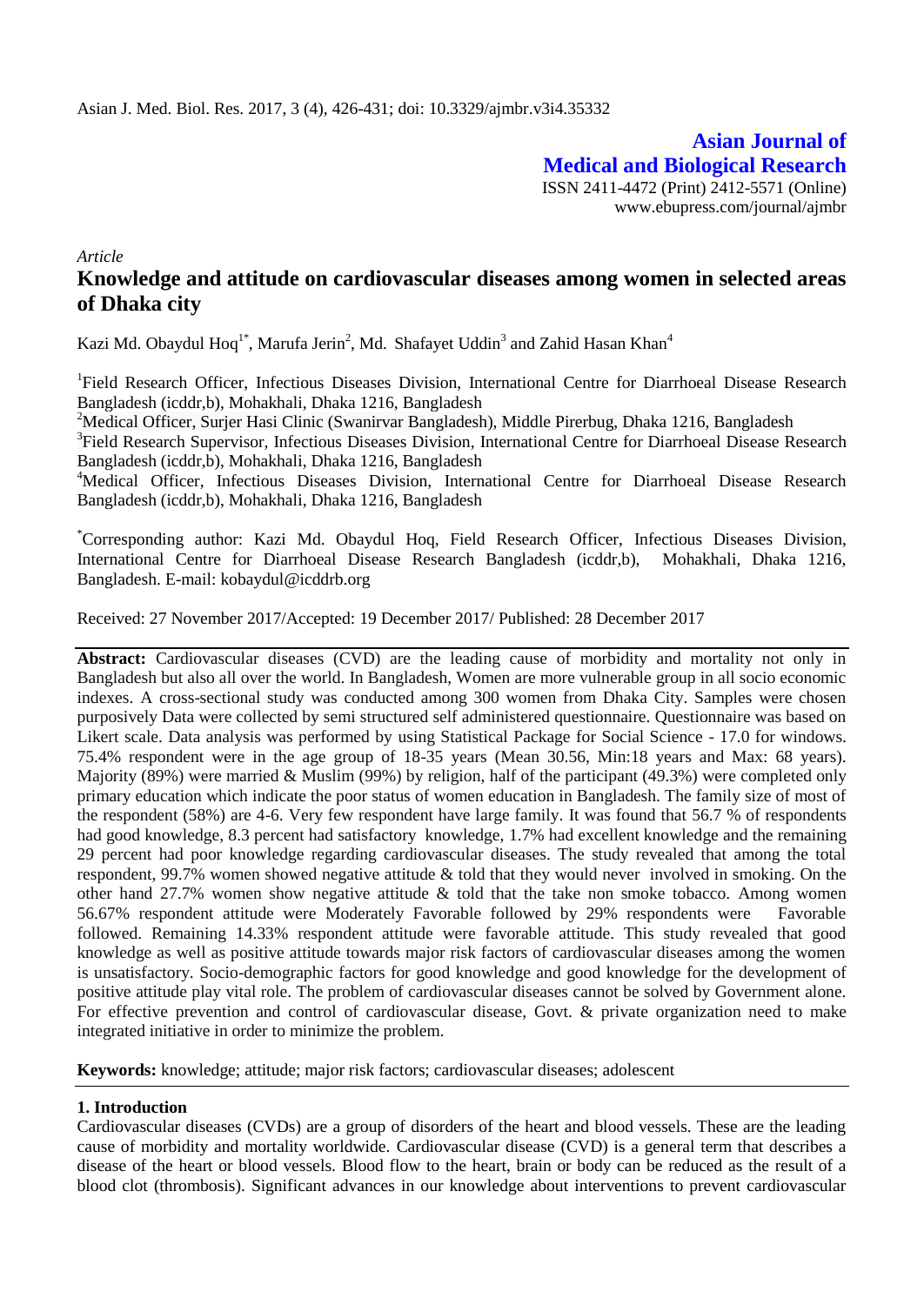disease (CVD) have occurred since publication of the first female-specific recommendations for preventive cardiology in 1999 (Mosca *et al.,*1999). Though in Bangladesh, very few research administering based on women. Some CVD based research we found, but most of the research are implement generally. Despite research-based gains in the treatment of CVD, it remains the leading killer of women in the United States and in most developed areas of the world (Yusuf *et al.,* 2001*)*. Cardiovascular diseases (CVDs) are a group of disorders of the heart and blood vessels. Bangladeshis are having heart attacks at least 10 years earlier than the typical sufferers of the condition in western countries, according to preliminary findings of BRAVE, the largest study of cardiovascular disease ever held in Bangladesh. The findings revealed that the average age among Bangladeshis to have heart attacks was 52 years, with approximately 40% of all cases occurring in people aged less than 50 years (Manson *et al.,* 2014)*.* These are the leading cause of morbidity and mortality worldwide. (Limbu *et al.,* 2001)*.* The South Asian countries Nepal, India, Pakistan, Sri-Lanka and Bangladesh contribute most to the worldwide CVDs burden. Noncommunicable diseases (NCDs) are the leading causes of death globally, killing more people each year than all other causes combined. Contrary to popular opinion, available data demonstrate that nearly 80% of NCD deaths occur in low- and middle-income countries. Cardiovascular diseases (CVDs) contribute 48 % towards the deaths due to NCDs in India (Kandpal *et al.,* 2016)*.* Despite their rapid growth and inequitable distribution, much of the human and social impact caused each year by NCDrelated deaths could be averted through well-understood, cost-effective and feasible interventions (Mendis *et al.,*  2014)*.* According to a survey report of the Bangladesh Bureau of Statistics released in June 2015, the prevalence of heart diseases, cancer and arthritis increased sharply since 2000. The incidence of heart diseases rose to 6.59 per thousand in 2014 from 1.6 in 2000, shows the report. As a result individual citizens are compelled to bear an increasing expenditure to access treatments, show the studies conducted by the government's Health Economics Unit. Now, individual citizens have to bear over 63 per cent of their health care expenses, one of the highest in South Asia, according to Bangladesh National Health Accounts. Health expenditures became a huge burden on most of the citizens in Bangladesh. In 2014, the Gross National Income purchasing power parity (PPP) in Bangladesh was US\$3330. The total government expenditure on health was 3.4% of total gross domestic product (GDP) in 2008 and per capita total expenditure on health was only US\$15 (Dhillon *et al.,* 2012)*.* Health care expenses pauperized the country's middle income groups. But the affluent groups face no problems as they easily fly to India, Thailand, Singapore, USA, UK and Malaysia to get the needed treatments. Similarly, the common people find the treatment costs of cardiovascular diseases unaffordable. Now, approximately 50 public and private hospitals across the country provide treatment of cardiovascular diseases. But only National Institute of Cardiovascular Diseases in the capital and the Chittagong Medical College Hospital provide cardiac surgery at relatively low costs. So General people able to admitted to the hospital in order to resolve their problem along with affordable cost. Girls and women have less access to resources and opportunities and are subjected to exploitation, violence and abuse. And because these global challenges are complex, demanding and interwoven the solutions have to be connected as well. The little available data suggest that women in rural areas, younger women and girl children with CVD are less likely to receive appropriate management than men.

Cardiovascular disease (CVD) is now a days the leading cause of death for men and women both in the developed and developing countries (WHO, 2004). It was reported that the mortality from CVD was projected to decline in the developed countries from 1970 to 2015, while it was projected to almost double in the developing countries (Bhagat *et al.,* 2010)*.* During recent decades, Bangladesh has experienced a rapid epidemiological transition from communicable to non-communicable diseases. Coronary heart disease (CHD), with myocardial infarction (MI) as its main manifestation, is a major cause of death in the country. However, there is limited reliable evidence about its determinants in this population (Chowdhury *et al.,* 2015)*.*

It is therefore important to assess the knowledge and attitude regarding the major risk factors of cardiovascular diseases among the adolescent students. This study also tries to analyze the underlying factors associated with the knowledge and attitude of the respondents so that risk factors can be reduced by implementing appropriate intervention measures.

#### **2. Materials and Methods**

A cross sectional study was conducted among women of some selected area of Dhaka city. The study took place after the approval of research proposal by Ethical Review Committee of State University of Bangladesh. Two Thana of Dhaka city were selected purposively. Mirpur thana was selected from DNCC & Kamrangirchar from DSCC. 300 women were included from the study area according to inclusion & exclusion criteria. Data collection was done between October & November 2016 using a self administering questionnaire. At First an English version of the questionnaire was developed then it was translated into Bengali for field operation. The questionnaire was divided into 3 parts consisting of personal and socio-demographic characteristics, knowledge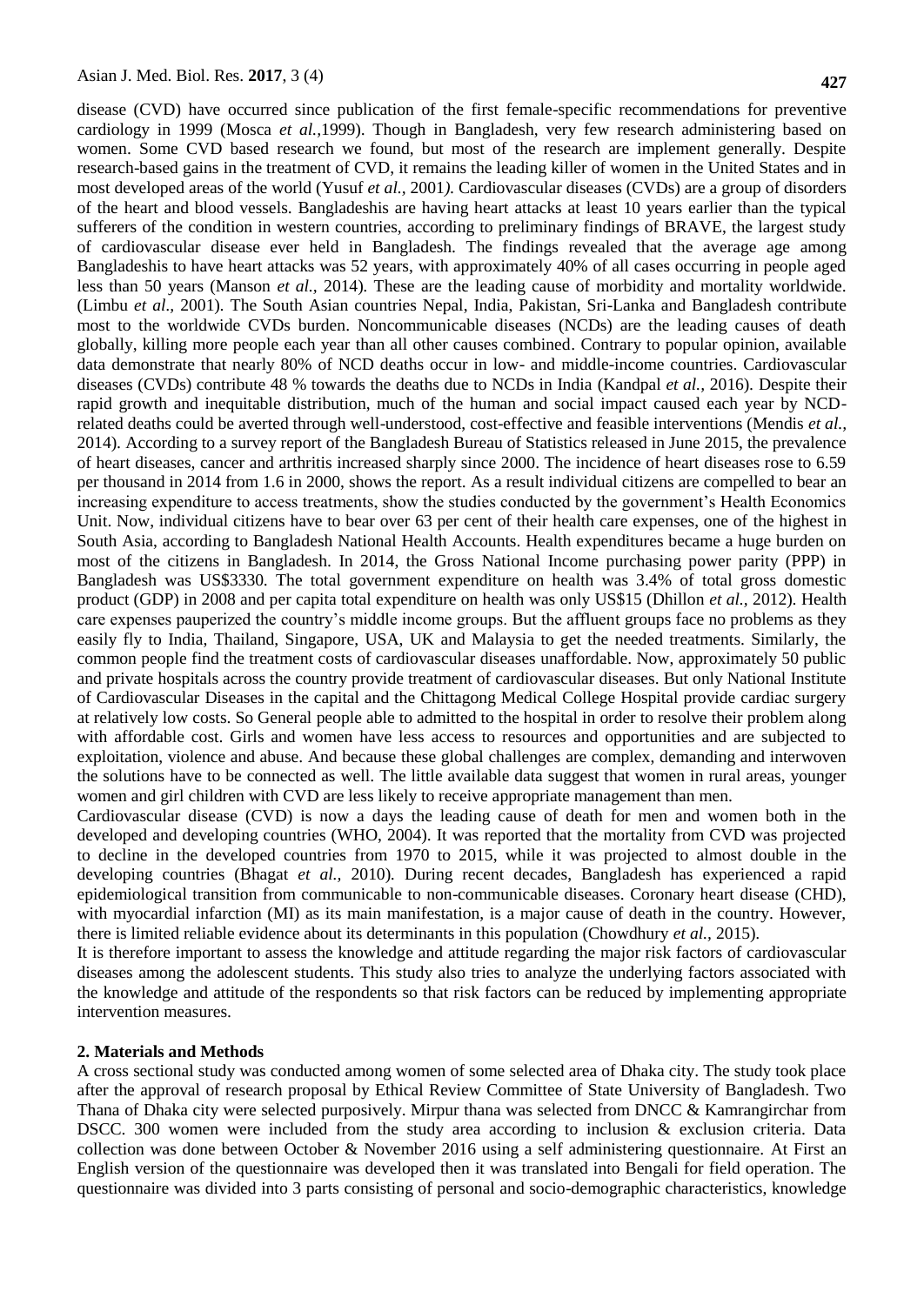& attitude of participant regarding Cardiovascular Disease. Only fully completed questionnaires was selected to enter into the computer for final analysis. The analysis was carried out with SPSS (Statistical Package for Social Science), version 17.0. For statistical analysis, univariate, & bi-variate analyses was calculated to relate the knowledge, attitude and practice and training components with other selected characteristics.

## **3. Results**

## **3.1. Socio-demographic characteristics of the study population**

The socio-demographic status of the respondents summarizes at a glance in Table 2. Majority of respondents were Muslim (99.00%) with the mean (SD) age of respondents were 30.56 years. Table 1 shows that the highest frequency of the respondents is 40.7 % were in the age group of within 25. 34.7% respondent was 26-35 years group followed by 16.35 were 36-45, very few respondent were 56 plus (3.4%)*.*

| Age group    | Frequency (n) | Percentage $(\% )$ |  |
|--------------|---------------|--------------------|--|
| Under 25     | 122           | 40.7               |  |
| $26 - 35$    | 104           | 34.7               |  |
| 36-45        | 49            | 16.3               |  |
| $46 - 55$    | 15            | 5.0                |  |
| 56-65        | 8             | 2.7                |  |
| 66 and Older | 2             | .7                 |  |
| <b>Total</b> | 300           | <b>100.0</b>       |  |

## **Table 1. Distribution of the respondents by age.**

## **Table 2. Socio-demographic characteristics.**

| <b>Education</b>                 |                |              |
|----------------------------------|----------------|--------------|
| <b>Type</b>                      | n              | $\%$         |
| College                          | 33             | 11.0         |
| <b>High School</b>               | 51             | 17.0         |
| Honors +                         | 48             | 16.0         |
| Illeterate                       | 20             | 6.7          |
| Primary                          | 148            | 49.3         |
| What is your marital status?     |                |              |
| Divorced                         | $\,1$          | $\cdot$ 3    |
| Married                          | 267            | 89.0         |
| Single (never married)           | 26             | 8.7          |
| Widow                            | 6              | 2.0          |
| <b>What is your Family Size?</b> |                |              |
| $1 - 3$                          | 103            | 34.3         |
| $4 - 6$                          | 174            | 58.0         |
| $7-9$                            | 19             | 6.3          |
| $9+$                             | $\overline{4}$ | 1.3          |
| <b>Religion</b>                  |                |              |
| Islam                            | 297            | 99           |
| Hindu                            | 3              | $\mathbf{1}$ |
| Occupation                       |                |              |
| Student                          | 20             | 6.7          |
| Service                          | 51             | 17           |
| Housewife                        | 226            | 75.3         |
| <b>Business</b>                  | 3              | 1            |

Around half of the participant (49.3%) were completed only primary education. 17% study participant were SSC passed, 16 % respondent completed higher degree. 6.7% participant were illiterate. Around 90% (267) of the respondents were married. Remaining 8.7% (26) respondent were Unmarried, followed by 2% (6) were widowed & Less than 1% (1) respondent were divorced. Major religion was Muslim (99%) followed by Hinduism (1.8%). The family size of most of the respondent (58%) were 4-6, followed by 34.3% respondent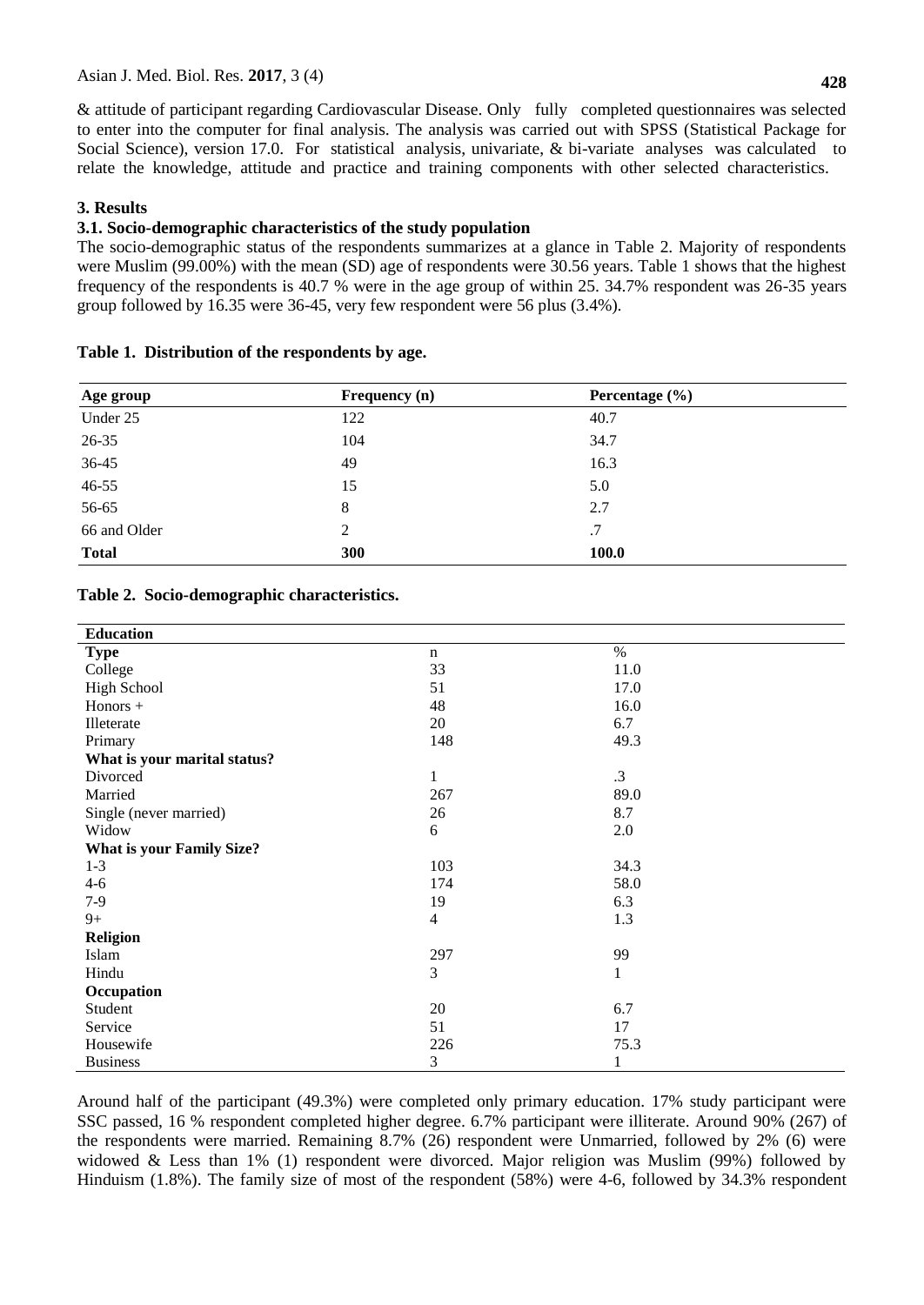**429**

had 1-3 member in her family. More than 6% respondent had 7-9 family member. Only 1.3% women's family size is 9+. 75.3 % (226) respondent involved in only family activities, they had no formal professional experience. 17 % were in service followed by student 6.7% and involve business 1% in local market. More than half of the participant 53.3% (n=160) monthly average income was 10001-20000 which indicated the economic condition of the study participant. Below 10% respondent earned less than 10000 BDT. 7.7% of the respondent earned more than 50000 taka which indicated the good economic condition of the participant. 8.3% respondent monthly average income was BDT 40001-50000. Remaining 16 % (n=48) respondent monthly income was 20001-30000.

# **3.2. Knowledge of Respondent about risk factor of CVD**

63.7% respondent thinks that there is no relationship between the CVD & family history of CVD. If Family member have history of high blood pressure there is no need to worry about approaching CVD. But only 6 % people agree that there is a relationship between family histories of high blood pressure with CVD**.** 63.3 % respondent gave positive feedback regarding obesity. Only 6.3 % women have negative concept. In this study 45.7 % respondent become confused during the answer of the question regarding high stress and CVD. 31.7 % told that there is a relationship between high stress & CVD. Rest of the respondent (22.7) say, there is no relationship between the high stress and CVD. Only 5.3 % respondent denies the relationship between the two mentioned factor. 11 % don't know the association so they did not have any valid answer of the question. Hyperlipidemia is recognized as a prominent risk factor for cardiovascular (CV) disease. 14.3 % respondent don't know the relationship. 1% percent told that now relationship existent between the two criteria. 97.3 % women identifies smoking is one of the major causes of CVD. Only 2.3 % told that smoking is not liable to CVD. However 99.7 % women gave a answer regarding smoking. When it acts with other factors, it greatly increases risk. *Smoking* increases blood pressure, decreases exercise tolerance and increases the tendency for blood to clot.

## **Table 3. Level of knowledge about CVD.**

| <b>Serial</b> | <b>Statement</b>                       | Yes  | No.  | Don't Know |
|---------------|----------------------------------------|------|------|------------|
|               | Family history of CVD                  | 9.0  | 63.7 | 27.3       |
| 2             | Family history of high blood pressure. | 6    | 67   | 27         |
| 3             | Obesity                                | 63.3 | 6.3  | 30.3       |
| 4             | <b>Stress</b>                          | 31.7 | 22.7 | 45.7       |
| 5             | excessive consumption of oil           | 83.7 | 5.3  | 11.0       |
| 6             | Hyperlipidemia                         | 84.7 | 1.0  | 14.3       |
| 7             | Smoking                                | 97.3 | 2.3  |            |

The Table 3 shows the distribution of the respondent percentage based on their knowledge on Cardio vascular diseases. Total 10 items were prepared to assess the knowledge. Each item with correct response was carried out one mark. According to the scores, women are divided into poor, satisfactory, good & excellent knowledge. Out of the 300 women, 56.67% had good knowledge, followed by 87(29%) had poor knowledge, 25(8.33%) satisfactory knowledge & 18(1.7%) had excellent knowledge about Cardio vascular diseases.

# **3.3. Attitude regarding major risk factors**

Level of attitude of women regarding cardio vascular disease also not up to the mark in comparison with other neighboring countries. Total 5 items were selected to assess the attitude level of the women which items were prepared to assess the attitude. Each item with correct response was carried out two mark. The attitude of women was categorized based on the scores as not favorable, Moderately Favorable, Favorable. The study shows that 56.67% respondent are Moderately Favorable. According to the scores 29% respondents were Favorable followed by 14.33% do not have favorable attitude.

## **4. Discussion**

There are many major factors which increase the risks of CVD. During the Literature review and later we have realize that the major factors are tobacco chewing/smoking, raised blood cholesterol level, high blood pressure, physical inactivity, overweight and obesity, excessive alcohol consumption, age, sex and heredity. Although cardiovascular diseases typically occur in middle age or later, risk factors are determined to a great extent by behaviors learnt in childhood and continued into adulthood. Throughout the world, these risks are starting to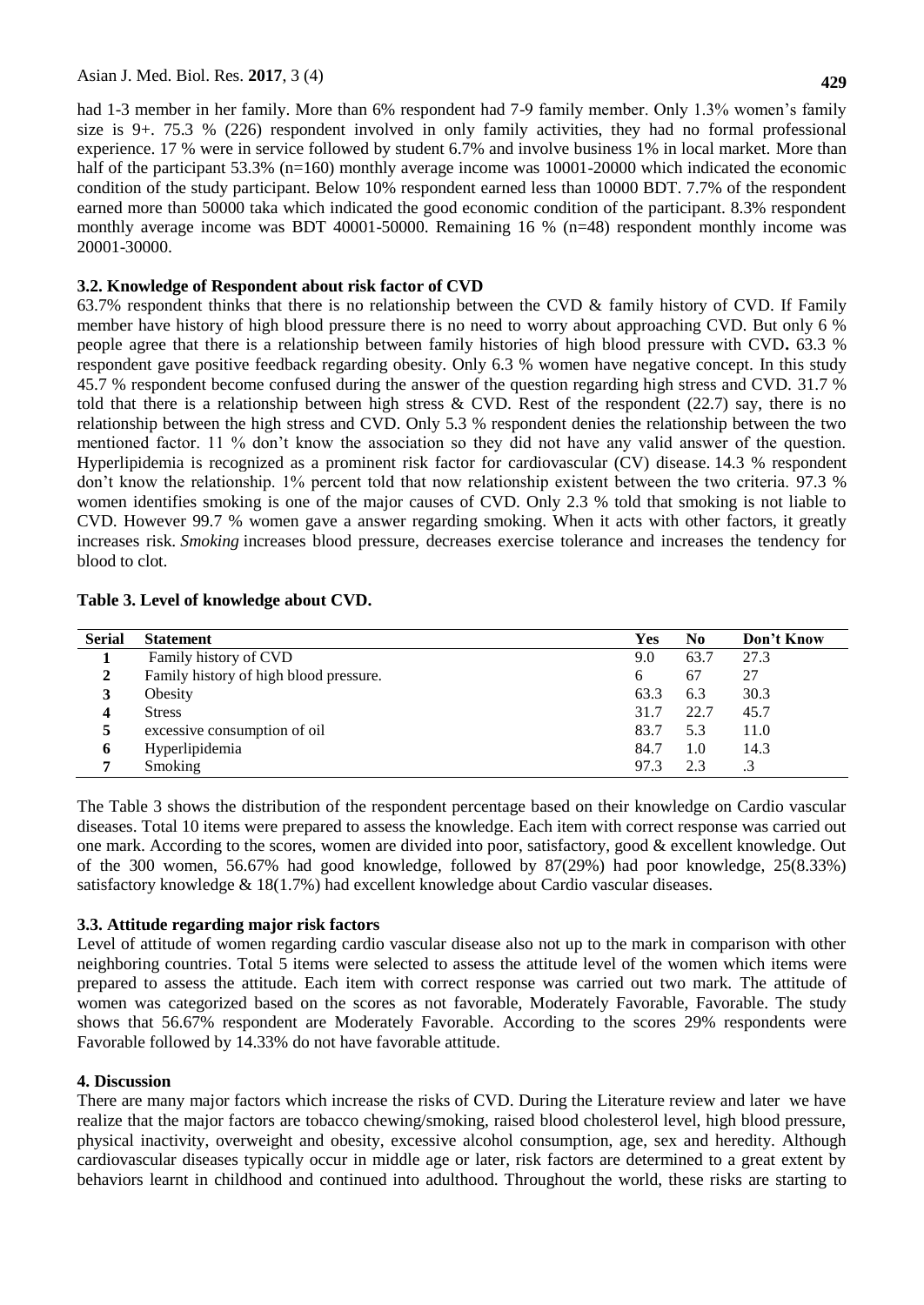appear earlier. Findings of various studies worldwide suggested that adolescents lacked knowledge regarding the risk of cardiovascular diseases and did not perceive themselves at risk for cardiovascular diseases. Cardiovascular disease (CVD) is a class of diseases that involve the heart or blood vessels. In Bangladesh, This type of problem is familiar as Heart disease then CVD. Cardiovascular disease includes coronary artery diseases (CAD) such as angina and myocardial infarction (commonly known as a heart attack). Among the respondents around forty percent were in 18-25 years age group, followed by near about 34.7 percent were in below 26-35 years age group and below four percent were in more than 55 years age group (mean age  $30.56 \pm 6.701$  years). Among the total respondent near about ninety nine percent were Muslim and rest of the respondent were Hindu. By level of education 49.3 percent were completed primary education, near about 17 percent were completed high school and below seven percent were not completed any formal education. By religion 99% of them were Muslim, only one percent were Hindu. By marital status 89% of the respondents were married, below ten percent of them were unmarried and near about two percent was widow. The present study revealed that among the respondent around 75 percent had not any single day professional working experience, they just involve themselves in home affairs activity and fostering children. Above 17% had working experience involved in various economic activities. Very few of them have business experience in local market.

#### **5. Conclusions**

Results of the study showed that good knowledge and positive attitude regarding the major risk factors of CVDs among women of Dhaka are unsatisfactory. Similarly findings also revealed that socio-demographic factors for the development of good knowledge and good knowledge for the development of positive attitude plays vital role. Due to the changing life style of Bangladesh people these days, they are more susceptible to life style related diseases like CVDs. Therefore to prevent CVDs, timely adoption of healthful habits is a must and the very age group for this is adolescence. Adolescent centered activities that can raise knowledge and develop positive attitude towards CVDs risk factors are strongly recommended so that healthful habits can be formed.

#### **Acknowledgement**

I would like to express my sincere gratitude to the Department of Public Health, School of Health Science, State University of Bangladesh for providing me an opportunity to conduct this research. I would also like to extend my profound gratitude to my research supervisor Dr. Shawkat Ara Haider for his nonstop guidance and meticulous editing of solecisms.

#### **Conflict of interest**

None of declare.

#### **References**

- [Mosca L,](https://www.ncbi.nlm.nih.gov/pubmed/?term=Mosca%20L%5BAuthor%5D&cauthor=true&cauthor_uid=10334455) SM [Grundy,](https://www.ncbi.nlm.nih.gov/pubmed/?term=Grundy%20SM%5BAuthor%5D&cauthor=true&cauthor_uid=10334455) D [Judelson,](https://www.ncbi.nlm.nih.gov/pubmed/?term=Judelson%20D%5BAuthor%5D&cauthor=true&cauthor_uid=10334455) K [King,](https://www.ncbi.nlm.nih.gov/pubmed/?term=King%20K%5BAuthor%5D&cauthor=true&cauthor_uid=10334455) M [Limacher,](https://www.ncbi.nlm.nih.gov/pubmed/?term=Limacher%20M%5BAuthor%5D&cauthor=true&cauthor_uid=10334455) S [Oparil,](https://www.ncbi.nlm.nih.gov/pubmed/?term=Oparil%20S%5BAuthor%5D&cauthor=true&cauthor_uid=10334455) R [Pasternak,](https://www.ncbi.nlm.nih.gov/pubmed/?term=Pasternak%20R%5BAuthor%5D&cauthor=true&cauthor_uid=10334455) TA [Pearson,](https://www.ncbi.nlm.nih.gov/pubmed/?term=Pearson%20TA%5BAuthor%5D&cauthor=true&cauthor_uid=10334455) RF [Redberg,](https://www.ncbi.nlm.nih.gov/pubmed/?term=Redberg%20RF%5BAuthor%5D&cauthor=true&cauthor_uid=10334455) SC Jr [Smith,](https://www.ncbi.nlm.nih.gov/pubmed/?term=Smith%20SC%20Jr%5BAuthor%5D&cauthor=true&cauthor_uid=10334455) M [Winston](https://www.ncbi.nlm.nih.gov/pubmed/?term=Winston%20M%5BAuthor%5D&cauthor=true&cauthor_uid=10334455) and S [Zinberg,](https://www.ncbi.nlm.nih.gov/pubmed/?term=Zinberg%20S%5BAuthor%5D&cauthor=true&cauthor_uid=10334455) 1999. AHA/ACC scientific statement: consensus panel statement. Guide to preventive cardiology for women. American Heart Association/American College of Cardiology. [J. Am. Coll. Cardiol.,](https://www.ncbi.nlm.nih.gov/pubmed/10334455) 33: 1751-1755.
- Yusuf S, S Reddy, S Qunpuu and S Anand, 2001. Global burden of cardiovascular diseases-part i: general considerations, the epidemiologic transition, risk factors, and impact of urbanization. [Circulation,](https://www.ncbi.nlm.nih.gov/pubmed/11723030) 104: 2746- 2753.
- Manson JE and SS Bassuk, 2014. When is the use of aspirin for CVD prevention in women appropriate? Menopause, 21: 103-105.
- Limbu YR, A Maskey, R Malla, MB KC, D Sharma and NK Shrestha, 2001. A study on cardiovascular disease pattern of admitted cases in newly emerged National Heart centre. Journal of Nepal Medical Association, 41: 284-288.
- Kandpal V, MP Sachdeva and KN Saraswathy, 2016. An assessment study of CVD related risk factors in a tribal population of India. BMC Public Health, 16: 434.
- Mendis S, 2014. Global status report on noncommunicable diseases 2014. World Health Organization.
- Dhillon PK, P Jeemon, NK Arora, P Mathur, M Maskey, RD Sukirna and D Prabhakaran, 2012. Status of epidemiology in the WHO South-East Asia region: burden of disease, determinants of health and epidemiological research, workforce and training capacity. Int. J. Epidemiol., 41: 847-860.
- World Health Organization, 2004. WHO publishes definitive atlas on global heart disease and stroke epidemic (The atlas of heart disease and stroke). World Health Organization, Geneva.